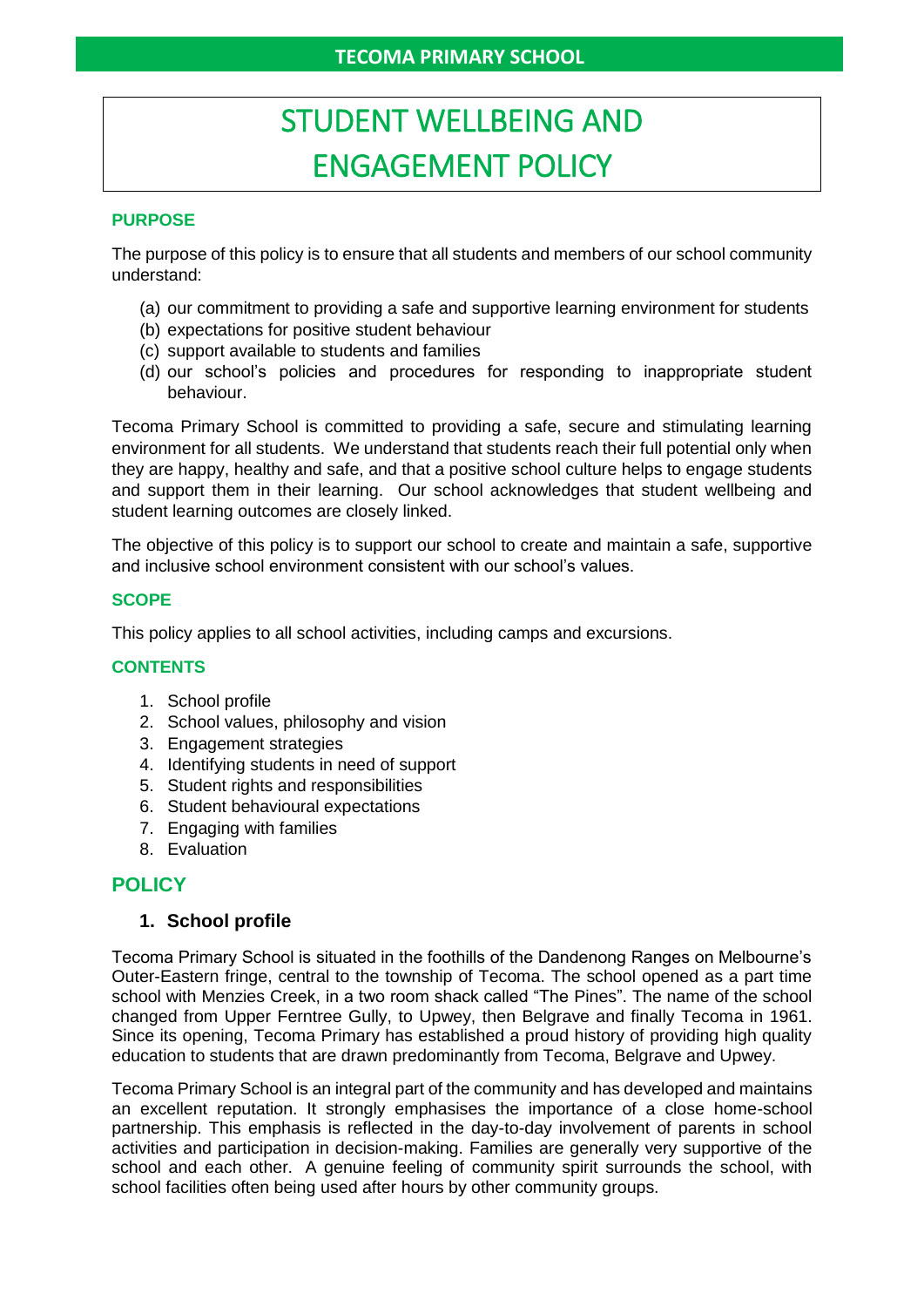The school has a current enrolment of 446 students. The projected enrolment for 2022 is 445.

Tecoma Primary School is classified as a Like School Group 1, that is, there is a low proportion of Languages Other Than English (LOTE) speakers at home and a low proportion of parents in receipt of EMA payments.

At present we have four PSD (Program for Students with Disabilities) students identified and funded. A total of three Integration Aides support these students. We run our Reading Room Program and, at present, due to Remote Learning in 2020 and 2021, our Literacy & Numeracy tutoring Initiatives, which cater for the students identified as experiencing difficulty with their learning. Individual Education Plans are established for selected students across all levels, for students working above and below their expected level.

Following a strong Transition Program from preschool, the school offers a comprehensive and sequential curriculum based on the Victorian Curriculum which is used to plan student learning programs, assess student progress and report to parents.

The Victorian Curriculum Foundation–10 (F–10) sets out what every student should learn during their first eleven years of schooling. The curriculum is the common set of knowledge and skills required by students for life-long learning, social development and active and informed citizenship.

The Victorian Curriculum F–10 incorporates the Australian Curriculum and reflects Victorian priorities and standards.

The design of the Victorian Curriculum F–10 is set out below:

| <b>Learning areas</b>                                                                                                                                | <b>Capabilities</b>                                     |
|------------------------------------------------------------------------------------------------------------------------------------------------------|---------------------------------------------------------|
| <b>The Arts</b><br>Dance<br>Drama<br>$\bullet$<br>Media Arts<br>٠<br>Music<br>$\bullet$<br><b>Visual Arts</b>                                        | <b>Critical and Creative Thinking</b><br><b>Ethical</b> |
| $\bullet$<br>Visual Communication Design<br>$\bullet$                                                                                                | <b>Intercultural</b>                                    |
| <b>English</b>                                                                                                                                       | <b>Personal and Social</b>                              |
| <b>Health and Physical Education</b>                                                                                                                 |                                                         |
| <b>The Humanities</b><br>Civics and Citizenship<br>$\bullet$<br><b>Economics and Business</b><br>$\bullet$<br>Geography<br>$\bullet$<br>History<br>٠ |                                                         |
| Languages                                                                                                                                            |                                                         |
| <b>Mathematics</b>                                                                                                                                   |                                                         |
| <b>Science</b>                                                                                                                                       |                                                         |
| <b>Technologies</b><br>Design and Technologies<br><b>Digital Technologies</b>                                                                        |                                                         |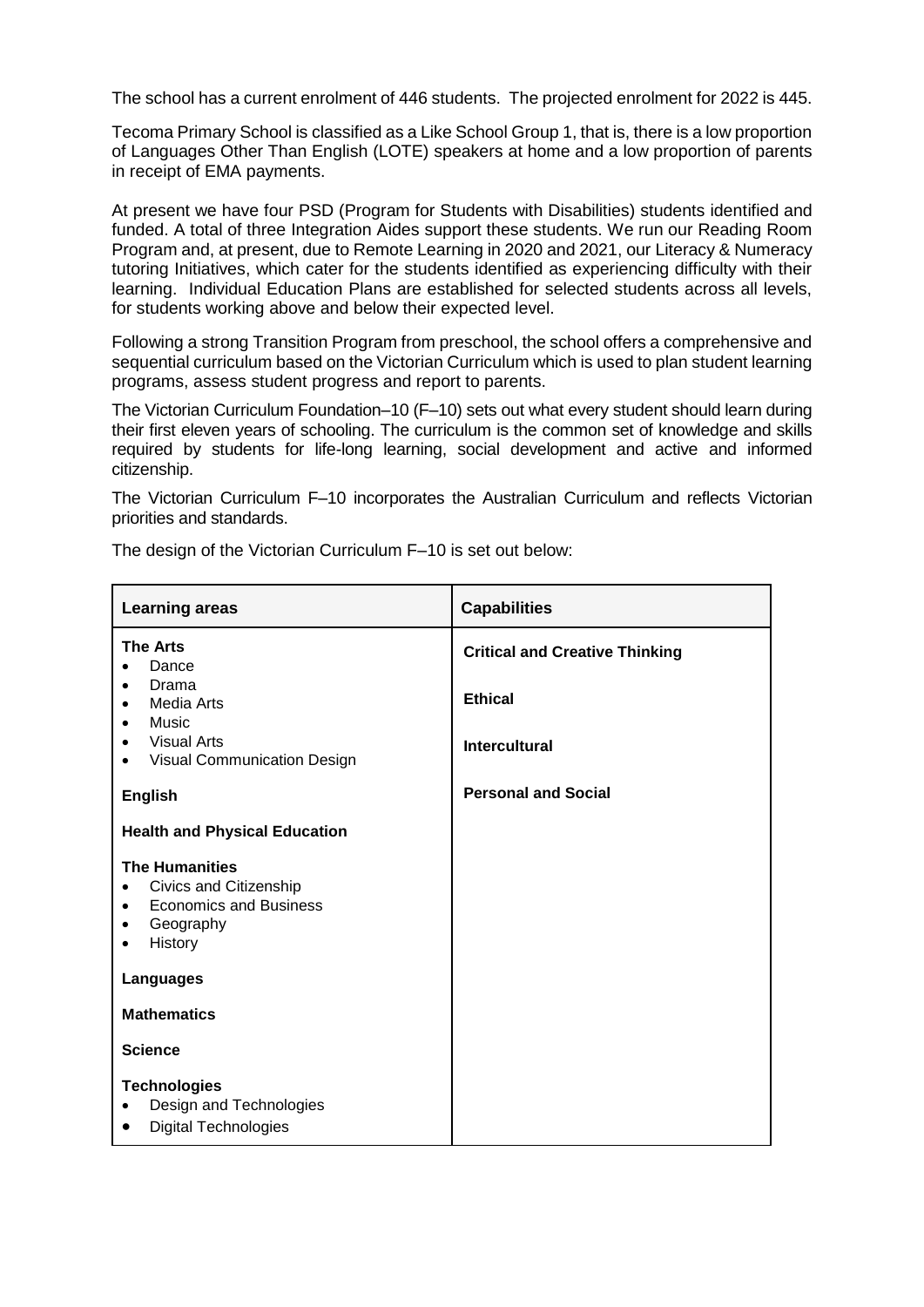## **TECOMA PRIMARY SCHOOL**

The school is student and curriculum focused. It strives for and encourages maximum achievement in all areas of teaching and learning and student wellbeing. Specialist programs include Physical Education, Visual Arts, Performing Arts (Music), Science and LOTE (Japanese). Acknowledging the diversity of learning styles, interests and talents, the school provides a wide range of enrichment opportunities including:

- Swimming, sporting clinics, interschool sports
- 3 6 camping program
- Year 2 sleepover
- Instrumental programs
- Choir
- Whole School Production (every second year)
- Year 6 Leadership Program
- Kinder Year 4, Prep-Year 5 Buddies,
- Grade 6 Advanced Presentation Skills
- Curriculum based incursions/excursions
- Special Community events
- Junior and Senior Code Club
- **Aerobics**
- Out of School Hours Care program.

Digital Technologies are integrated into classroom practice via a school wide network and the use of tablets, notebooks and chromebooks, with a ratio of 1 computer/device for every 1.2 students. We also have interactive white boards or televisions in every classroom.

Tecoma Primary School provides a balanced and inclusive curriculum, meeting children's academic, social and emotional needs and levels of development.

We focus on monitoring student attendance and as a consequence during the year have continued to implement a variety of positive strategies to encourage regular student attendance such as, 'It's Not Okay to Be Away', Punctuality Award, Principal's attendance BBQ, etc.

Through the umbrella of the KidsMatter framework, with a focus on Social and Emotional Learning through a variety of programs (Bounce Back, Resilience, Rights and Respectful Relationships, and The Zones of Regulation), and embedding our school values, we continue to focus on developing an emotionally resilient, welcoming, inclusive and safe school environment. We are committed to addressing bullying, including Cyberbullying (as addressed in our school's *Anti-bullying (including Cyberbullying) and Anti-Harassment Policy*.

## **2. School values, philosophy and vision**

At Tecoma Primary School our mission is to ensure that each family's association with our school is a rich and rewarding one and that families take away many relationships and happy memories from their time here.

At Tecoma Primary School we have a Child Safety Code of Conduct that establishes clear expectations for appropriate behaviour with children. This has been put into place to ensure appropriate behaviours with children are enforced in the school, to help protect children from abuse.

At Tecoma Primary School we have a commitment to zero tolerance of child abuse. Staff at our school have a responsibility to respond to the safety, care and welfare of students, in all school environments and outside of school hours. This is a commitment which is led by our School Council, School Leadership team, all staff and is shared openly and transparently with all members of our school community.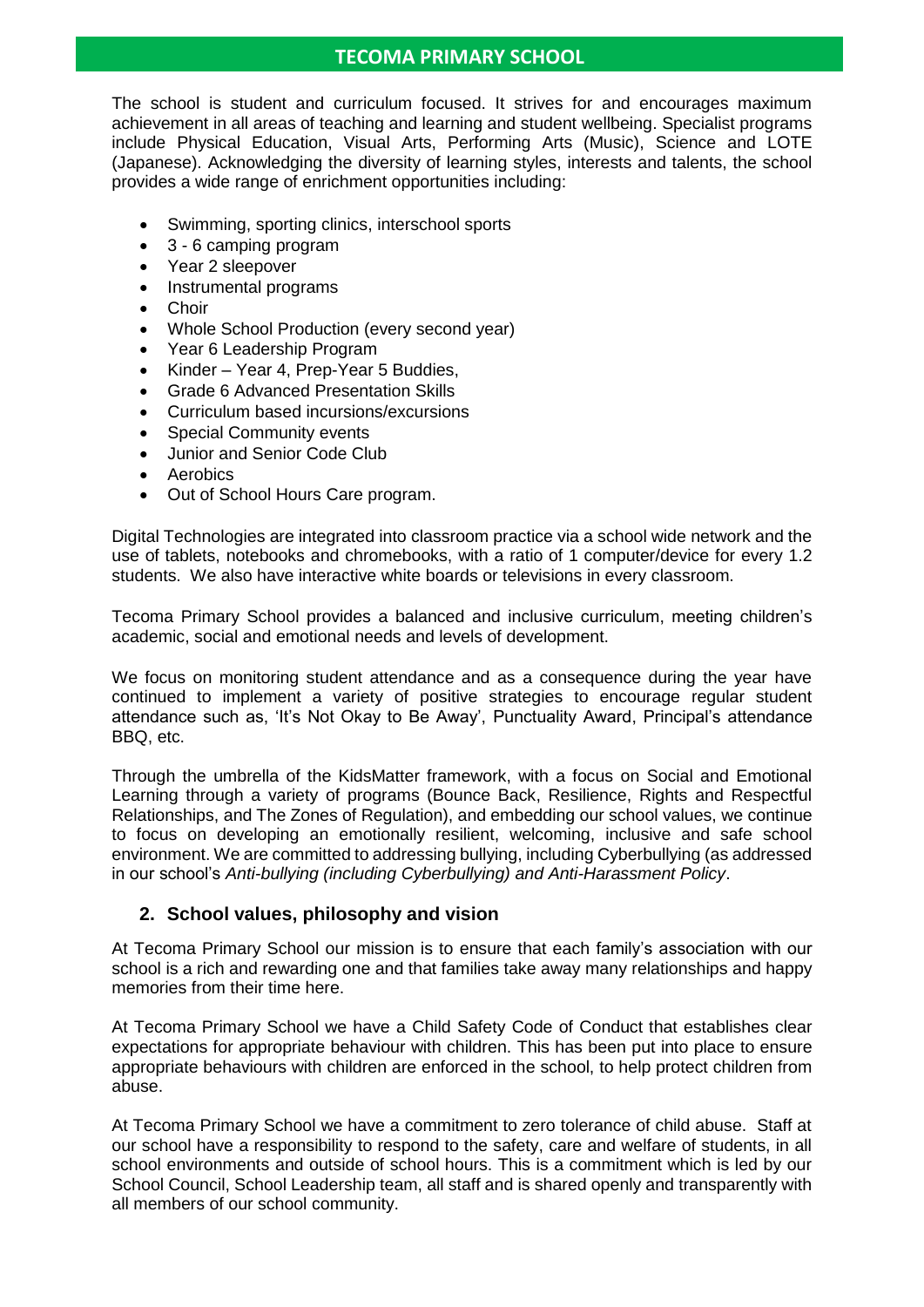Tecoma Primary School prides itself on providing a caring and stimulating learning environment for all children. Developing the whole child is a major school focus; preparing our students to take their place successfully in further education and adult life; providing each child with the foundations for a confident future.

This is reflected in the vision and values statement we developed in 2008.

# **VISION**

At Tecoma Primary School we strive to create a responsive, cooperative, innovative teaching and learning environment. We aim for development of the whole person as a committed lifelong learner, who embraces self-development, achievement and contributes to their community.

# **VALUES**

Our School Values are Respect, Resilience, Creativity and Personal Best. These school values are woven through our classrooms and our learning, and we celebrate students' achievements through the values they demonstrate with their Student of the Week awards. Tecoma Primary School provides a broad curriculum that ensures opportunities and successes for all children. Our school has a reputation for its positive, caring environment which promotes and celebrates endeavour and the pursuit of excellence. We promote excellence in learning by providing quality programs that challenge and interest all students. Tecoma fosters the development of self-esteem, confidence, independence and co-operative skills.

*The complete Statement of Values and School Philosophy is available on our school website: [www.tecomaps.vic.edu.au](http://www.tecomaps.vic.edu.au/)*

## **3. Engagement strategies**

At Tecoma Primary School our positive school culture is predicated on student engagement being the basis for learning. To support this, our leadership team is actively engaged in developing classroom practice to ensure that our pedagogy and curriculum engages all students. Effective teaching, inclusive and engaging curriculum and respectful relationships between staff, students and parents, is promoted through regular whole staff professional development and professional learning teams that encourage innovative pedagogy developed using the Victorian Teaching and Learning Model, which incorporates:

- the Framework for Improving Student Outcomes (FISO)
- the Practice Principles
- the High Impact Teaching Strategies (HITS)
- the Pedagogical Model.

Our school has a number of initiatives and programs which provide opportunities that contribute to the school effectively engaging students in their learning. Engagement strategies focus on personalised learning and the use of technology.

#### **Universal**

We have a number of **Universal** (school wide) engagement strategies that create safe, inclusive, empowering environments that foster an enthusiasm for learning and support student wellbeing which are in place to ensure students remain enthusiastic about learning. These include:

- high and consistent expectations of all staff, students and parents/carers
- prioritising positive relationships between staff and students, recognising the fundamental role this plays in building and sustaining student wellbeing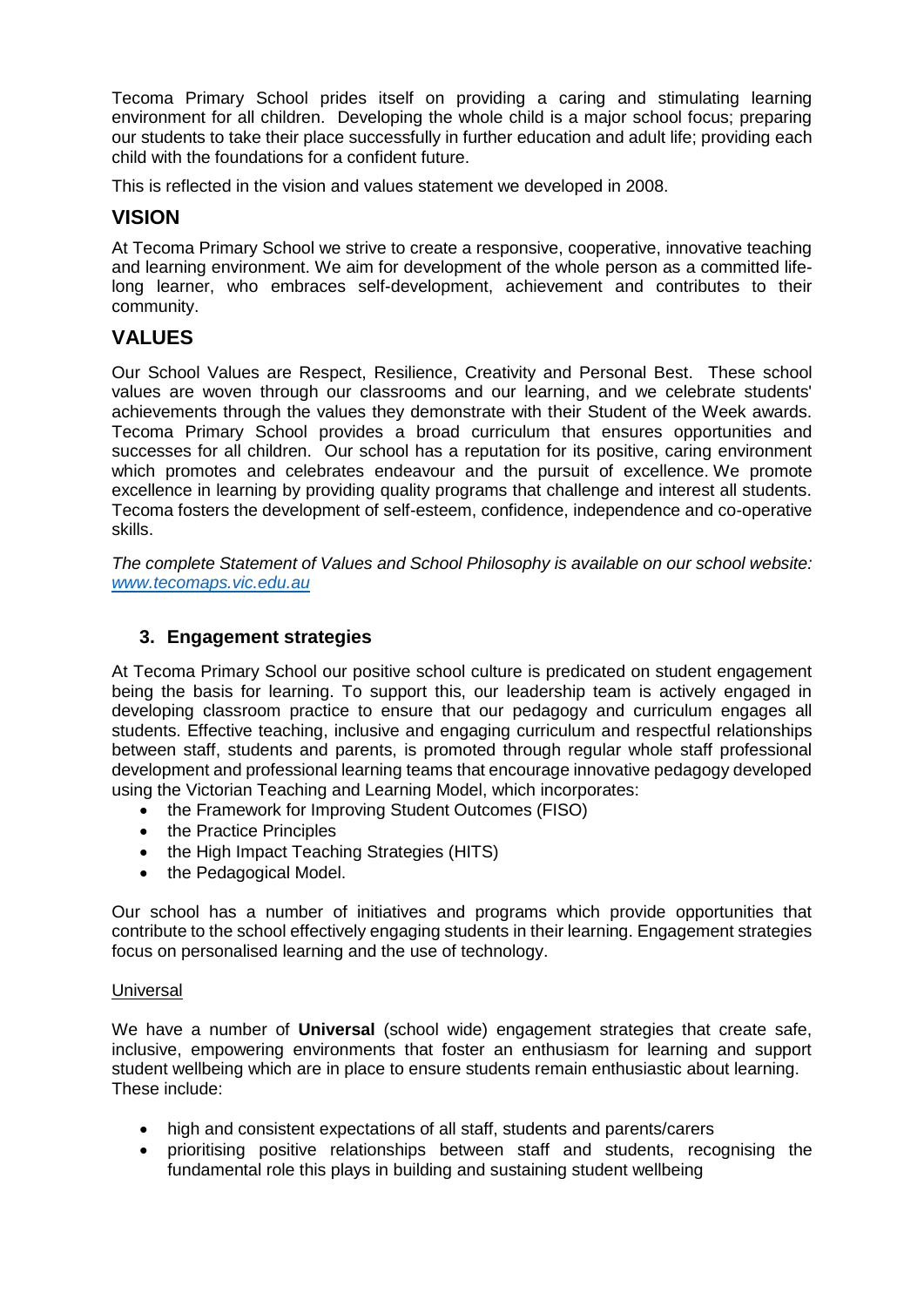- engaging in school wide positive behaviour support with our staff and students, which includes programs such as:
	- o Resilience, Rights and Respectful Relationships
	- o KidsMatter (Bounceback)
	- o Restorative Practices
	- o Zones of Regulation
	- o Student Led Class Meetings (Voice)
	- o Term Reflections with Students for Planning Days (Agency)
	- o Student Led Leadership
	- o Bully Stoppers
	- o Circle Time,
	- o Lunchtime activities led by staff and by the Student Leaders and
	- o Out of Hours School Care.
- welcoming all parents/carers and encouraging a home-school relationship where we are working together as partners in each child's learning. The school provides multiple opportunities for proactively engaging parents/carers and the wider community to be involved in the school's programs such as Classroom Helpers Course, Reading Room Helpers, School Council and sub-committees, Parent Network Committee and the Parent Opinion Survey
- analysing and being responsive to a range of school data such as attendance, Attitudes to School Survey, parent survey data, student management data and school level assessment data
- teachers at Tecoma Primary School using an instructional framework to ensure an explicit, common and shared model of instruction is taking place, to ensure that evidenced-based, high yield teaching practices are incorporated into all lessons
- teachers at Tecoma Primary school adopting a broad range of teaching and assessment approaches to effectively respond to the diverse learning styles, strengths and needs of our students, following the standards set by the Victorian Institute of **Teaching**
- always referring to our school's Statement of Values, which are incorporated into our curriculum and promoted to students, staff and parents so that they are shared and celebrated as the foundation of our school community. Positive behaviour and student achievement is acknowledged in the classroom and formally in school assemblies and communication to parents
- student voice being encouraged and developed throughout the school, which provides opportunities for students to influence change within the school community
- a range of opportunities for students to be involved and feel connected to the community such as KidsMatter whole school events, whole school musical Productions, interschool sport, community art displays, Choir and Aerobics, etc.
- development of intensive literacy and numeracy improvement strategies (reflected in our Annual Implementation Plan) which are implemented as part of the school improvement agenda and in response to the changing demographics
- carefully planned transition programs to support students moving into different stages of their schooling
- encouraging students to achieve full attendance to maximise their ability to learn and our teachers' ability to teach effectively.
- students have the opportunity to contribute to and provide feedback on decisions about school operations through the Student Action Team (SAT) and other forums including year group meetings and Peer Support Groups. Students being encouraged to speak with their teachers, Year Level Coordinator, Assistant Principal and Principal whenever they have any questions or concerns. We are proud to have an 'open door' policy where students and staff are partners in learning
- creating opportunities for cross-age connections amongst students through Whole School Production, athletics, music programs, special activity days (such as KidsMatter Day, Footy Day, Japanese Day, etc.,) and the whole school Leadership Program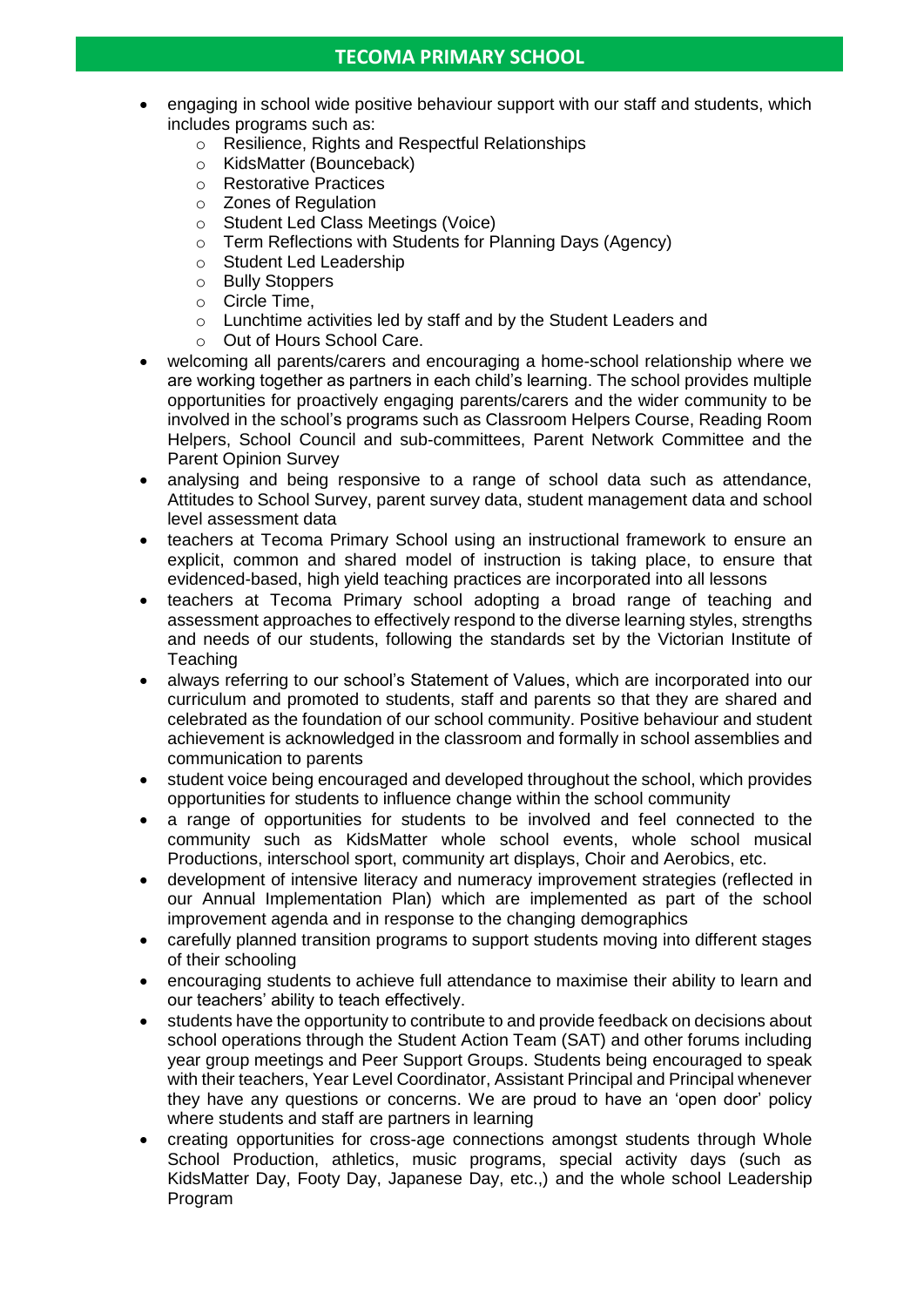- opportunities for student inclusion (i.e. sports teams, clubs, recess and lunchtime activities)
- buddy programs, peer support programs
- an embedded Professional Development culture which gives high priority to ensure strategies and approaches are adopted and implemented.

For those students who require extra support, or when problems arise **Targeted** (population specific) strategies that meet the varied needs of vulnerable cohorts, including prevention and intervention strategies and **Individual** (student specific) engagement strategies, for students at risk, in relation to consistent attendance or when positive behaviours are not demonstrated, are in place. These include:

## **Targeted**

- each Learning Level having a Leader, a teacher who is responsible for the staff and students in that area, who monitors the health and wellbeing of students in their year, and acts as a point of contact for students who may need additional support
- connecting all Koorie students with a Koorie Engagement Support Officer
- ensuring all students in Out of Home Care are appointed a Learning Mentor, have an Individual Education Plan and are referred to Student Support Services for an Educational Needs Assessment
- allocating wellbeing and health staff who will undertake health promotion and social skills development in response to needs identified by student wellbeing data, classroom teachers or other school staff each year
- staff applying a trauma-informed approach to working with students who have experienced trauma
- early intervention to identify/respond to student needs for social and emotional support.
- recognising and responding to the diverse needs of our students through the Program for Students with Disabilities support program
- personalised adaption of current pedagogical knowledge and thinking to engage students in meaningful learning experiences
- promoting to parents the importance of ensuring their children attend school each day to maximise their ability to learn and our teachers' ability to teach effectively
- DET SSSO's a School Psychologist and Speech Therapist who work with students
- A private Psychologist, accessible to students via a Mental Health Plan
- External providers (Occupational Therapists, Speech, tutor) for student through NDIS funding or paid privately by parents.

## **Individual**

- Student Support Groups, see: [http://www.education.vic.gov.au/school/principals/spag/participation/pages/supportgr](http://www.education.vic.gov.au/school/principals/spag/participation/pages/supportgroups.aspx) [oups.aspx](http://www.education.vic.gov.au/school/principals/spag/participation/pages/supportgroups.aspx)
- Individual Learning Plans and Behaviour Support Plans
- The Program for Students with Disabilities (PSD) program
- referral to the Student Welfare Coordinator and Student Support Services
- referral to ChildFirst
- working with Lookout, for students living Out of Home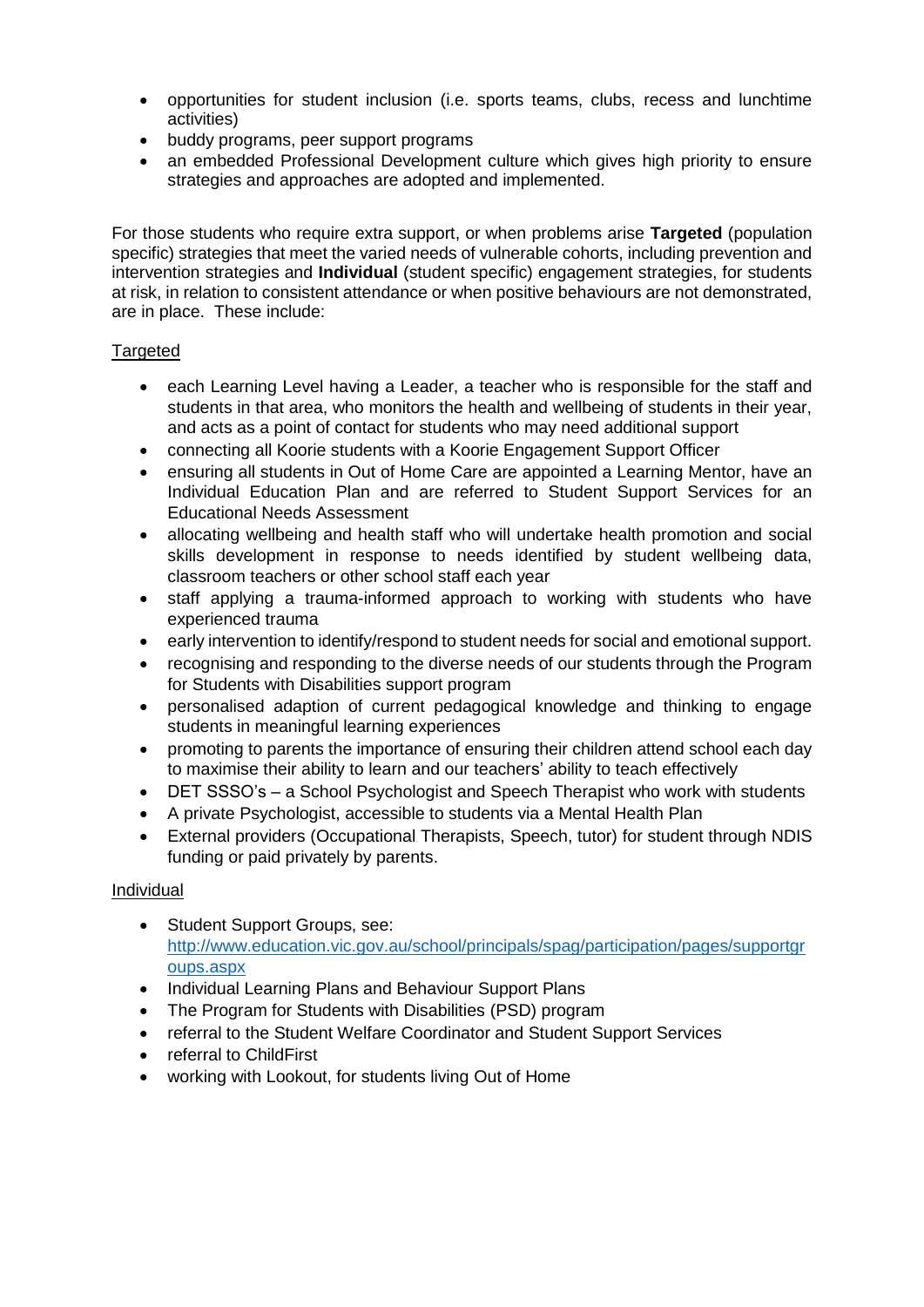Tecoma Primary School implements a range of strategies that support and promote individual engagement. These can include:

- building constructive relationships with students at risk or students who are vulnerable due to complex individual circumstances
- meeting with student and their parent/carer to talk about how best to help the student engage with school
- developing an Individual Education Plan and/or a Behaviour Support Plan
- referring the student to:
	- o school-based wellbeing supports
	- o Student Support Services (SSSO's)
	- o appropriate external supports such as council based youth and family services, other allied health professionals, headspace, child and adolescent mental health services or ChildFirst
	- o re-engagement programs such as Navigator (for students from 12-17 years old).

Where necessary the school will support the student's family to engage by:

- being responsive and sensitive to changes in the student's circumstances and health and wellbeing
- collaborating, where appropriate and with the support of the student and their family, with any external allied health professionals, services or agencies that are supporting the student
- monitoring individual student attendance and developing an Attendance Improvement Plan in collaboration with the student and their family
- running regular Student Support Group meetings for students:
	- o with a diagnosed disability
	- o in Out of Home Care
	- o and with other complex needs that require ongoing support and monitoring.

## **4. Identifying students in need of support**

Tecoma Primary School is committed to providing the necessary support to ensure our students are supported intellectually, emotionally and socially. The school Leadership and Wellbeing team plays a significant role in developing and implementing strategies to help identify students in need of support and enhance student wellbeing. Tecoma Primary School will utilise the following information and tools to identify students in need of extra emotional, social or educational support:

- personal, health and learning information gathered upon enrolment and while the student is enrolled
- attendance records
- academic performance
- observations by school staff such as changes in engagement, behaviour, self-care, social connectedness and motivation
- attendance, detention and suspension data
- engagement with families.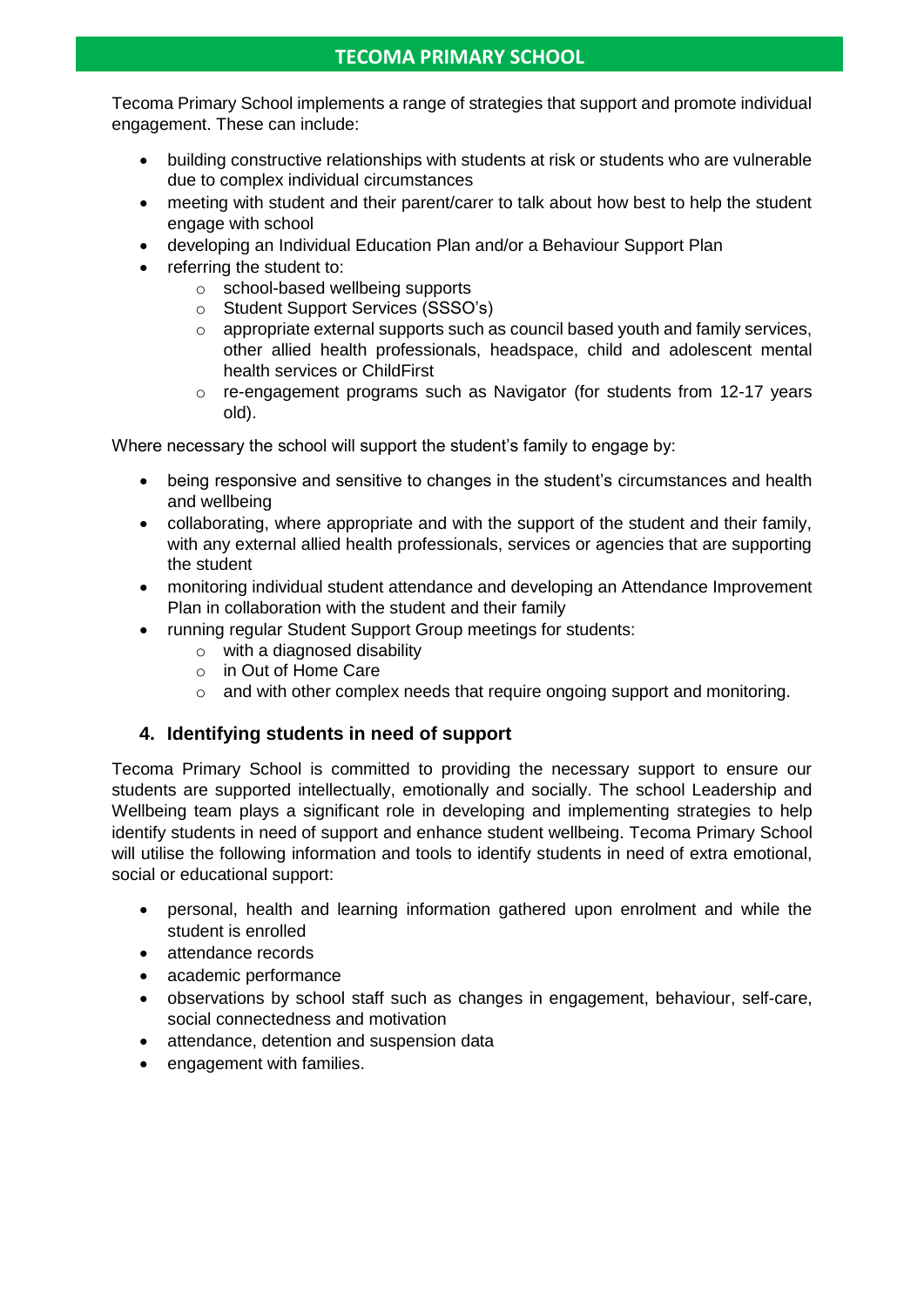## **5. Student rights and responsibilities**

All members of our school community have a right to experience a safe and supportive school environment. We expect that all students, staff, parents and carers treat each other with respect and dignity. Our school's Statement of Values highlights the rights and responsibilities of members of our community.

Students have the right to:

- participate fully in their education
- feel safe, secure and happy at school
- learn in an environment free from bullying, harassment, violence, discrimination or intimidation
- express their ideas, feelings and concerns.

Students have the responsibility to:

- participate fully in their educational program
- display positive behaviours that demonstrate respect for themselves, their peers, their teachers and members of the school community
- respect the right of others to learn.

Students who may have a complaint or concern about something that has happened at school are encouraged to speak to their parents or carers and approach a trusted teacher or a member of the school leadership team.

## **6. Student behavioural expectations and management**

Behavioural expectations of students, staff and families are grounded in our school's Statement of Values. Student bullying behaviour will be responded to consistently with Tecoma Primary School's Bullying Prevention policy.

When a student acts in breach of the behaviour standards of our school community, Tecoma Primary School will institute a staged response, consistent with the Department's Student Engagement and Inclusion Guidelines. Where appropriate, parents will be informed about the inappropriate behaviour and the disciplinary action taken by teachers and other school staff.

Our school considers, explores and implements positive and non-punitive interventions to support student behaviour, before considering disciplinary measures such as detention, withdrawal of privileges ore withdrawal from class.

Disciplinary measures may be used as part of a staged response to inappropriate behaviour in combination with other engagement and support strategies to ensure that factors that may have contributed to the student's behaviour are identified and addressed. Disciplinary measures at our school will be applied fairly and consistently. Students will always be provided with an opportunity to be heard.

Disciplinary measures that may be applied include:

- warning a student that their behaviour is inappropriate
- teacher controlled consequences such as moving a student in a classroom or other reasonable and proportionate responses to misbehaviour
- withdrawal of privileges
- referral to the Year Level Coordinator
- Restorative Practices
- detentions
- behaviour reviews
- suspension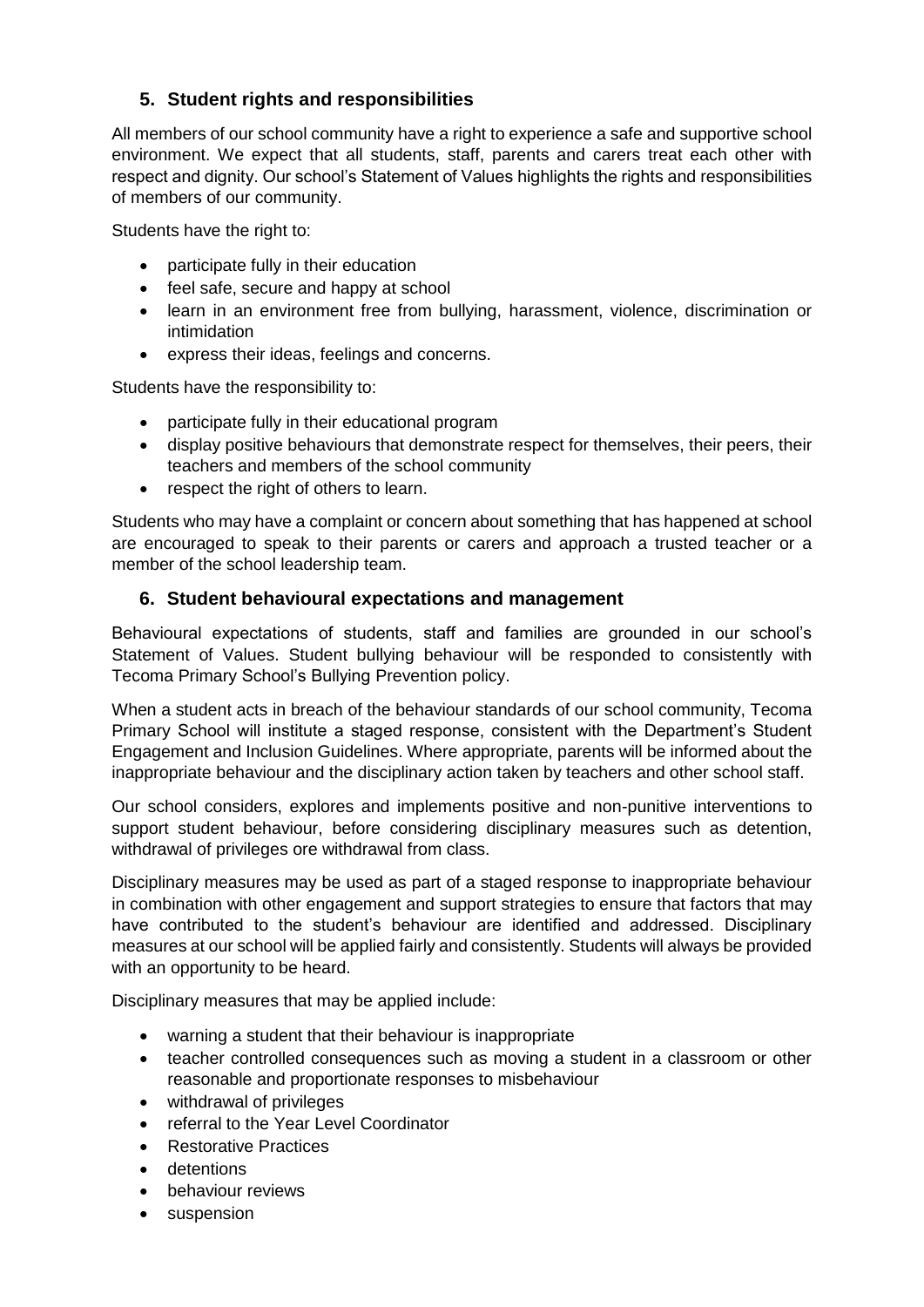• expulsion

Suspension and expulsion are measures of last resort and may only be used in particular situations consistent with Department policy, available at:

- <https://www2.education.vic.gov.au/pal/suspensions/policy>
- <https://www2.education.vic.gov.au/pal/expulsions/policy>
- <https://www2.education.vic.gov.au/pal/restraint-seclusion/policy>

In line with Ministerial Order 1125, no student aged 8 or younger will be expelled without the approval of the Secretary of the Department of Education and Training.

The Principal of Tecoma Primary School is responsible for ensuring all suspensions and expulsions are recorded on CASES21.

Corporal punishment is prohibited in our school and will not be used under any circumstances.

## **7. Engaging with families**

Tecoma Primary School values the input of parents and carers, and we will strive to support families to engage in their child's learning and build their capacity as active learners. We aim to be partners in learning with parents and carers in our school community.

We work hard to create successful partnerships with parents and carers by:

- ensuring that all parents have access to our school policies and procedures, available on our school website
- maintaining an open, respectful line of communication between parents and staff
- seek feedback, via surveys and questionnaires, from parents and the wider school community
- providing parent volunteer opportunities so that families can contribute to school activities
- involving families with homework and other curriculum-related activities
- involving families in school decision making, via School Council and the Parent Network
- coordinating resources and services from the community for families
- including families in Student Support Groups, and developing individual plans for students.

## **8. Evaluation**

Tecoma Primary School will collect data each year to understand the frequency and types of wellbeing issues that are experienced by our students so that we can measure the success or otherwise of our school based strategies and identify emerging trends or needs.

Sources of data that will be assessed on an annual basis include:

- student survey data
- incidents data
- school reports
- parent survey
- case management
- CASES21, including attendance and absence data
- SOCS